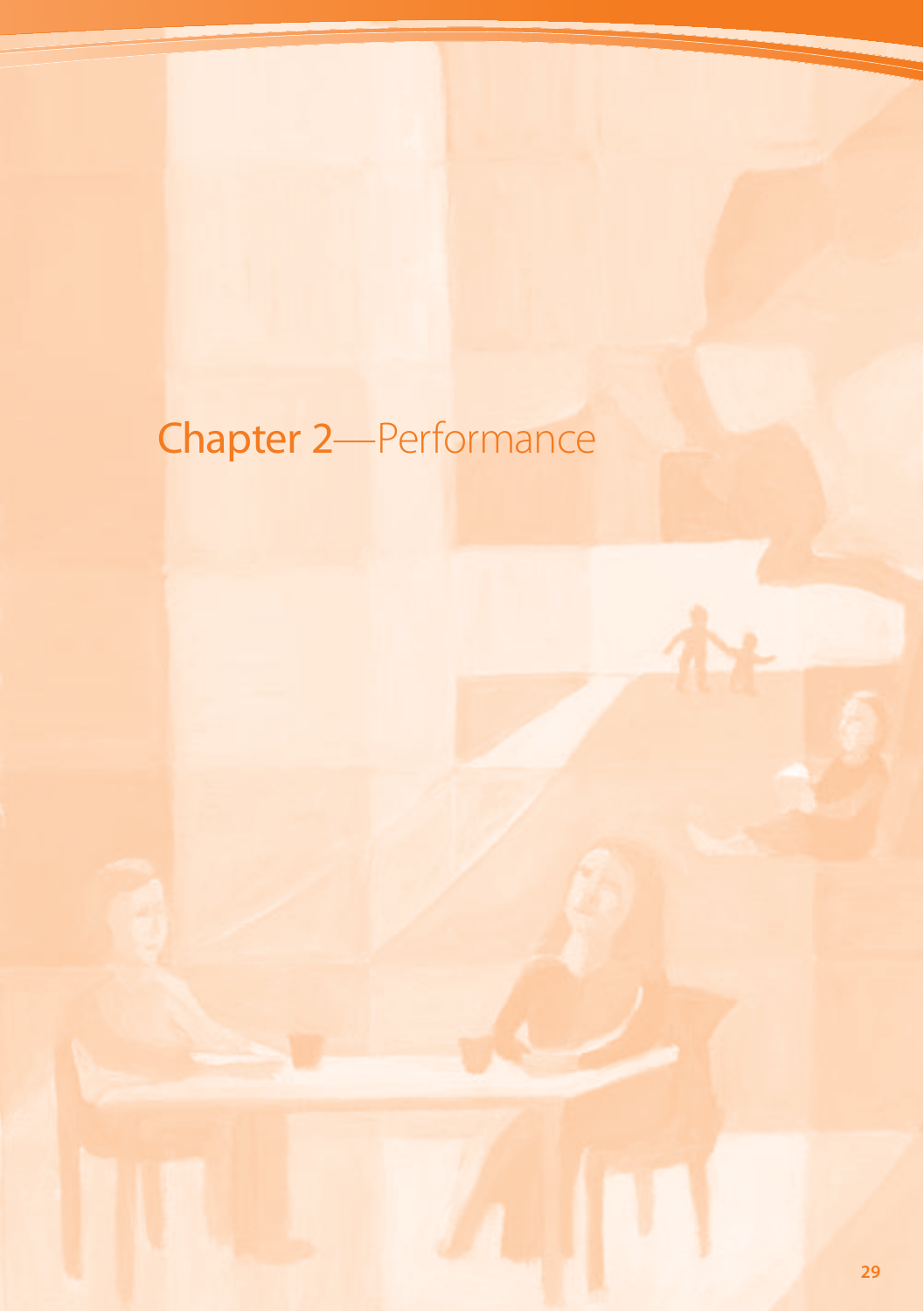The AIHW's performance is guided by legislative, government and organisational requirements. As an independent statutory body under the AIHW Act, the AIHW provides information and does related developmental work in the areas of health, community services and housing assistance. The AIHW also has an important role as the custodian of major databases.

This chapter provides a summary of the AIHW's performance against the 2007–08 Portfolio Budget Statements and an analysis of the financial results.

# **Portfolio Budget Statements—outcome and output structure**

The AIHW's outcome and output structure, as set out in the *Portfolio Budget Statements 2007–08: Health and Ageing Portfolio,* consist of one outcome and one output group (see figure 5). This was a simplification from three outputs in 2006–07.

Under the AIHW's performance framework, the outcome and output group are underpinned by four key strategic directions. These directions help the AIHW to plan, monitor and evaluate its performance in producing its output, achieving its outcome and fulfilling its mission. Achievements against the strategic directions are discussed on page 31.

Nine performance indicators are used to monitor the AIHW's performance. The AIHW's performance against each of these indicators is discussed further in this chapter.

For an explanation of AIHW's reporting framework see **Our reporting framework** on page 16.

**Figure 5: Portfolio Budget Statements—outcome and output structure for the AIHW, 2007–08**

#### **Outcome**

Better health and wellbeing for Australians through better health and welfare statistics and information.

#### **Output**

Develop, collect, analyse and report high-quality national health and welfare information and statistics for governments and the community.

#### **Key strategic directions**

Strengthen its policy relevance through stronger stakeholder engagement.

Capitalise on the new information environment to maintain and enhance the quality of Australia's health and welfare statistics.

Enhance data access while guarding privacy.

Improve communication of key messages in information and statistics.

#### **Performance indicators**

Meeting the legislative requirement for presentation of *Australia's welfare 2007*and *Australia's health 2008*to the Minister.

Presentation of the AIHW's annual report in line with legislative requirements.

Enhanced consistency and comparability of information through the use of national data standards in national data collections.

Increased use of data standards in data development.

The availability and accessibility of up-to-date national data standards for the health, community services and housing sectors.

Enhanced capacity to produce high-quality information and analysis across the health and welfare sectors.

The volume of projects funded on a fee-for-service basis.

Broad awareness of the AIHW's publications and information products.

Increased availability of electronic tools to improve access to timely data.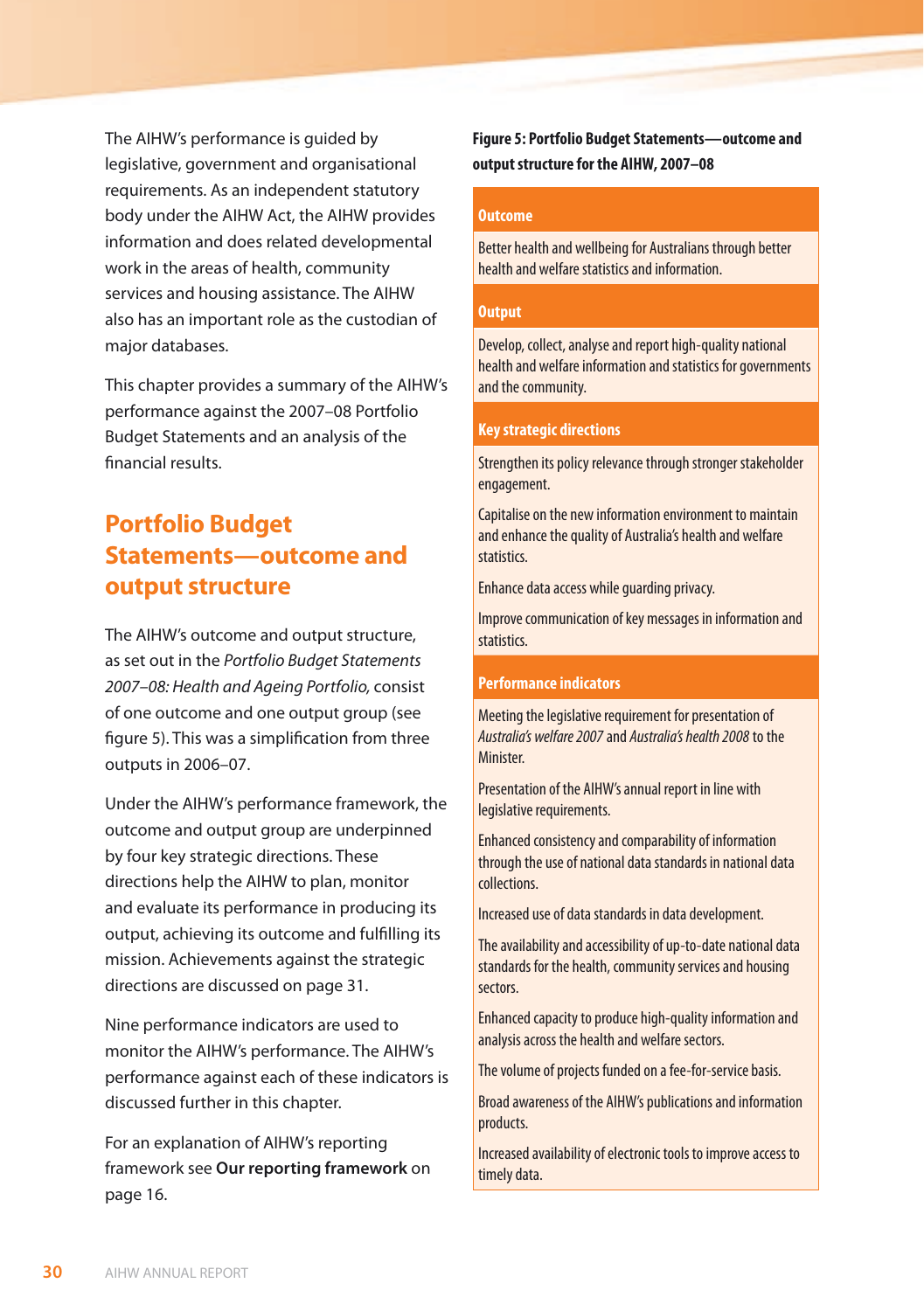# **Portfolio Budget Statements—achievements against key strategic directions**

The *AIHW corporate plan: strategic directions 2007–2010* contains five strategic directions that form the basis of the four strategic directions in the Portfolio Budget Statements for 2007–08. The directions in the Portfolio Budget Statements are to:

- strengthen our policy relevance through stronger stakeholder engagement
- • capitalise on the new information environment to maintain and enhance the quality of Australia's health and welfare statistics
- • enhance data access while guarding privacy
- • improve communication of key messages in information and statistics.

#### **Strengthen policy relevance**

In 2007–08 the AIHW continued to collect and analyse information about a range of topics that inform policy and programs in Australia, such as hospital services, health expenditure, disability services and social housing. The breadth and depth of AIHW analysis was showcased in 2007–08 with the release of its three flagship publications, *Australia's welfare 2007*, *Australia's health 2008* and *Health and welfare of Australia's Aboriginal and Torres Strait Islander peoples 2008*, a joint publication with the Australian Bureau of Statistics.

There was also a particular focus on Australians who are most in need of health and welfare services—Indigenous Australians, children, the aged, the homeless and those at risk of homelessness.

The AIHW is constantly working to expand the evidence base to improve outcomes for Indigenous Australians. Examples of work conducted in 2007–08 include engagement in the Healthy for Life project, which has improved the capacity and performance of primary health care services that provide care to Indigenous Australians to deliver high-quality maternal and children's health services and chronic disease management; the first trial of a unit record collection for administrative data for Indigenous community housing, which will allow more detailed analysis and support evaluation of services; and collaborative work with jurisdictions to improve Indigenous identification in admitted hospital patient care data. The number of jurisdictions now suitable for reporting has increased from four to six, an important improvement given the high usage of hospital services among Indigenous Australians.

The AIHW has gathered data from a number of sources to report on the health and wellbeing of children and young people. In 2007–08 the AIHW established a new centre for monitoring the mandatory fortification of food with folic acid and iodine, a pilot collection in three jurisdictions for additional juvenile justice data items for offences relating to supervised sentences of young people in the juvenile justice system, and a new collection for younger people with disabilities in residential aged care.

The AIHW continued to work closely with service providers and funders to provide reporting and advice on the number of people in Australia who use Supported Accommodation Assistance Program (SAAP) agencies. The AIHW also contributed to the development of the Australian Government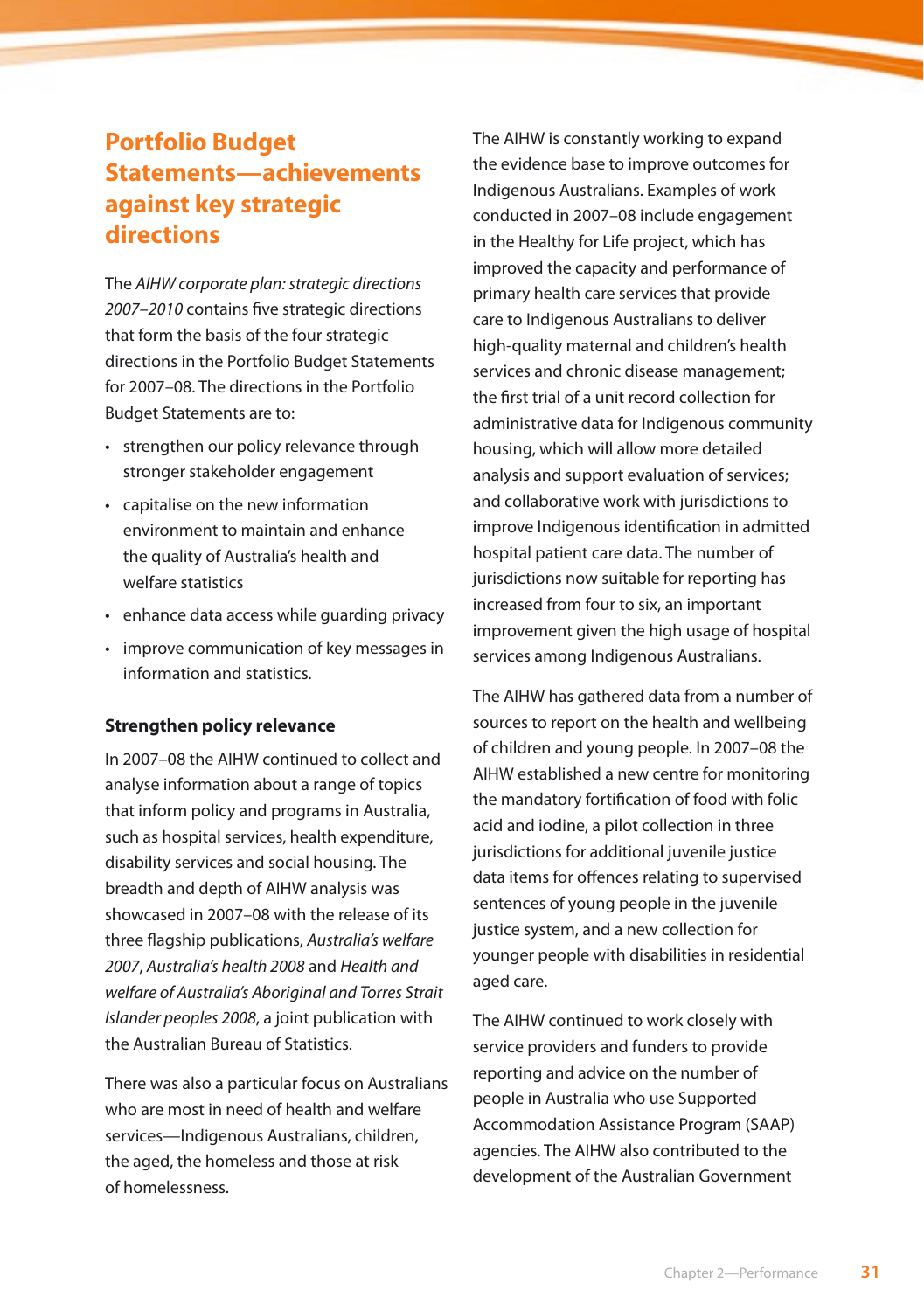Green Paper on Homelessness, *Which way home? A new approach to homelessness*.

A highlight of 2007–08 was the conduct of the high and complex needs census, which ran from 16 to 22 June 2008. This involved clients from all SAAP agencies nationwide. The census aims to gain a greater understanding of the extent, level and complexity of the needs of people who are homeless or at risk of homelessness.

As well as improving the evidence base for understanding populations in need, the AIHW continued work on a range of policy-relevant issues that affect all Australians. These included the establishment of a new national data set for monitoring chronic kidney disease, production of a set of performance indicators for the health system, and a new report on elective surgery in Australia that utilised data linkage to produce new measures of access to elective surgery that may be developed for routine reporting.

#### **The new information environment**

In 2007–08 the AIHW expanded the metadata available in METeOR, Australia's repository for national data standards for health, housing and community services statistics and information. This was complemented by the release of the *[National health data dictionary](http://meteor.aihw.gov.au/content/index.phtml/itemId/372110)* (version 14) and the *[National community services data dictionary](http://meteor.aihw.gov.au/content/index.phtml/itemId/372112)* [\(version 5](http://meteor.aihw.gov.au/content/index.phtml/itemId/372112)) on CD rather than in hard-copy.

The AIHW's ongoing work linking national data sets continued with the successful linkage of a number of major aged care data sets, funded in part by an NHMRC Health Service Grant. By using administrative data to create anonymised service paths the AIHW is able to analyse people's experience of the aged care system without compromising

their privacy. This new resource is already in use, answering policy questions about the outcomes arising from aged care assessments and the experience of people with dementia. The AIHW has also published a methodological paper on the linkage of SAAP, child protection and juvenile justice data collections, which established the feasibility and utility of a linked data set to understand the interaction between homelessness, child protection and contact with the juvenile justice system.

#### **Enhance data access while guarding privacy**

In addition to releasing 99 publications in 2007–08, the AIHW provided more than 500 pages of supplementary data on its website, provided a range of searchable data sets and processed about 100 requests for data from researchers, all in accordance with strict privacy protection and the requirements of the relevant data custodians.

In 2007–08 additional data cubes were provided for health expenditure, elective surgery waiting times, Indigenous housing conditions in rural and remote areas, labour force data and online interactive atlases of population health of Aboriginal and Torres Strait Islander peoples published by an AIHW collaborating unit, the Public Health Information Development Unit.

In addition to these services to the public, the AIHW developed a suite of electronic tools to allow Aboriginal Medical Services participating in the Healthy for Life program to submit and access their data more easily in a secure environment.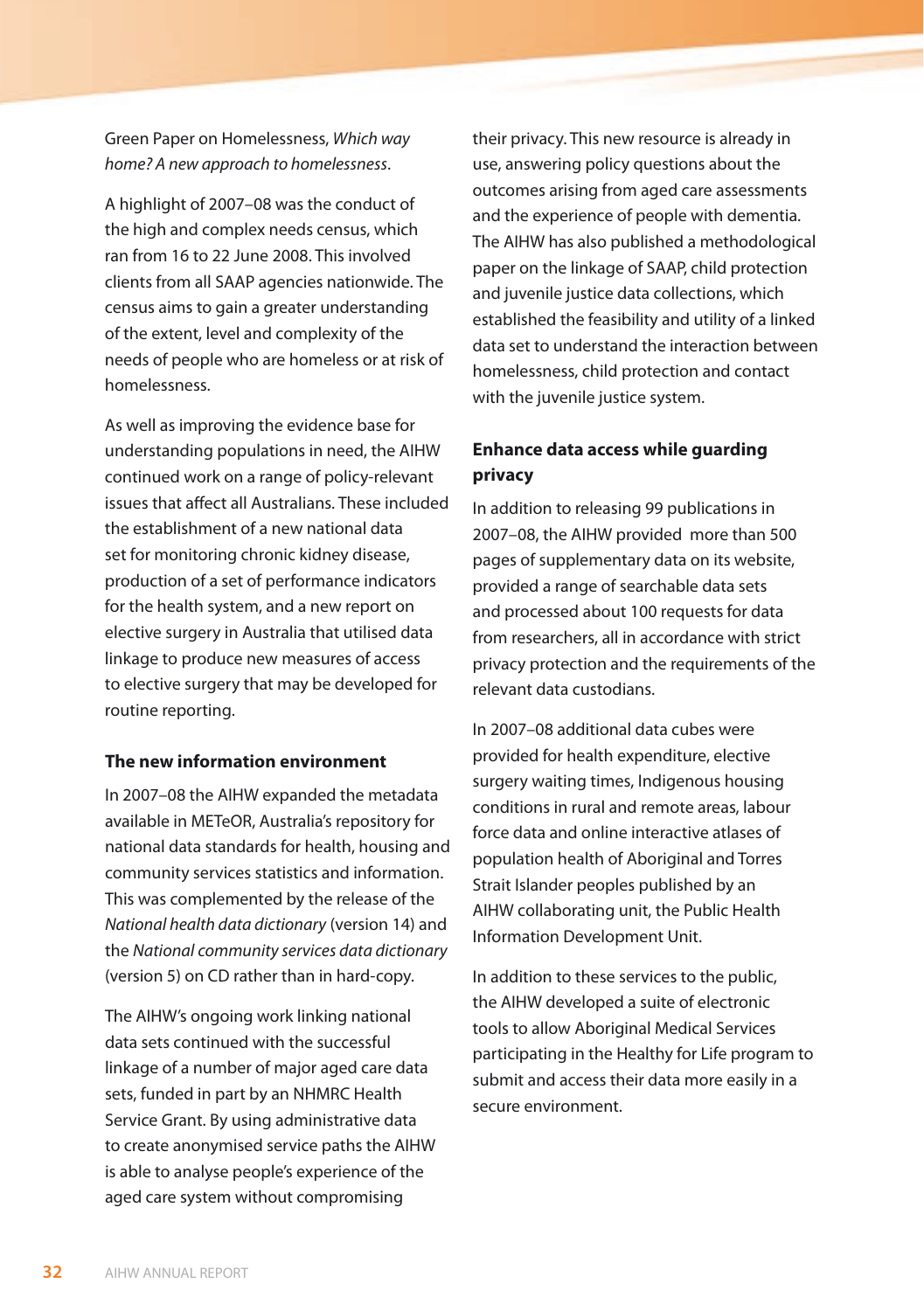#### **Better communication of key messages**

The AIHW was active on several fronts in communicating its messages better to stakeholders and the community. Major areas tackled during the year included upgrading the writing skills of staff, providing ongoing training in media skills, improving report and website production processes, launching

several major reports to the public, and actively disseminating report findings to key contract funders and Ministers' offices.

As a result the AIHW was mentioned in over 3,500 media items during the year, compared with around 2000 mentions the previous year (see Table 7 on page 115 for more information).

## *Australia's welfare 2007* **fast facts**

• Median weekly disposable household income rose by 34% in the 10 years from 1995–96.

#### **Housing and homelessness**

- 100,000 people in Australia are homeless most common reasons are interpersonal relationships, including domestic violence and relationship breakdown and conflict, and the need for time-out from family.
- Indigenous Australians in particular suffer from higher levels of sub-standard housing, overcrowding and homelessness.

#### **Education**

- Education retention rates for Aboriginal and Torres Strait Islander students (40%) were just over half that of non-Indigenous students (76%) in 2006.
- Indigenous students were also substantially less likely to meet national benchmarks in reading, writing and numeracy.

#### **Labour force**

• Labour force participation among the Indigenous population is 59% compared with 78% for the non-Indigenous population.

#### **Children**

- 13,000 young people experience some form for juvenile justice supervision.
- 20% of the population consists of children under the age of 15.
- Between 2002 and 2006 the number of children on care and protection orders rose by 32%, from 20,557 to 27,188. Some of this can be explained by greater community awareness of child abuse and neglect, and the cumulative effect of children who enter the system at a young age and remain there for some years. But it's not the entire explanation.
- 1.6 million children were in either formal or informal child care in 2006.

#### **Older Australians**

- 2.7 million older Australians (people aged 65 and older) made up 13% of the population in 2006.
- Approximately 29% of older people live in their own homes, and only 6% live in non-private dwellings such as nursing homes and hospitals.
- In 2006, there were 145,000 older people in residential aged care.
- Spouses and adult children, mostly daughters, made up equal proportions of all primary carers of older people (43% each).

#### **People with a disability**

- 3.9 million people had a disability (20% of the Australian population) in 2003.
- The prevalence rates of severe disability among indigenous Australians were at least twice as high as those of other Australians.

# **CASE STUDY**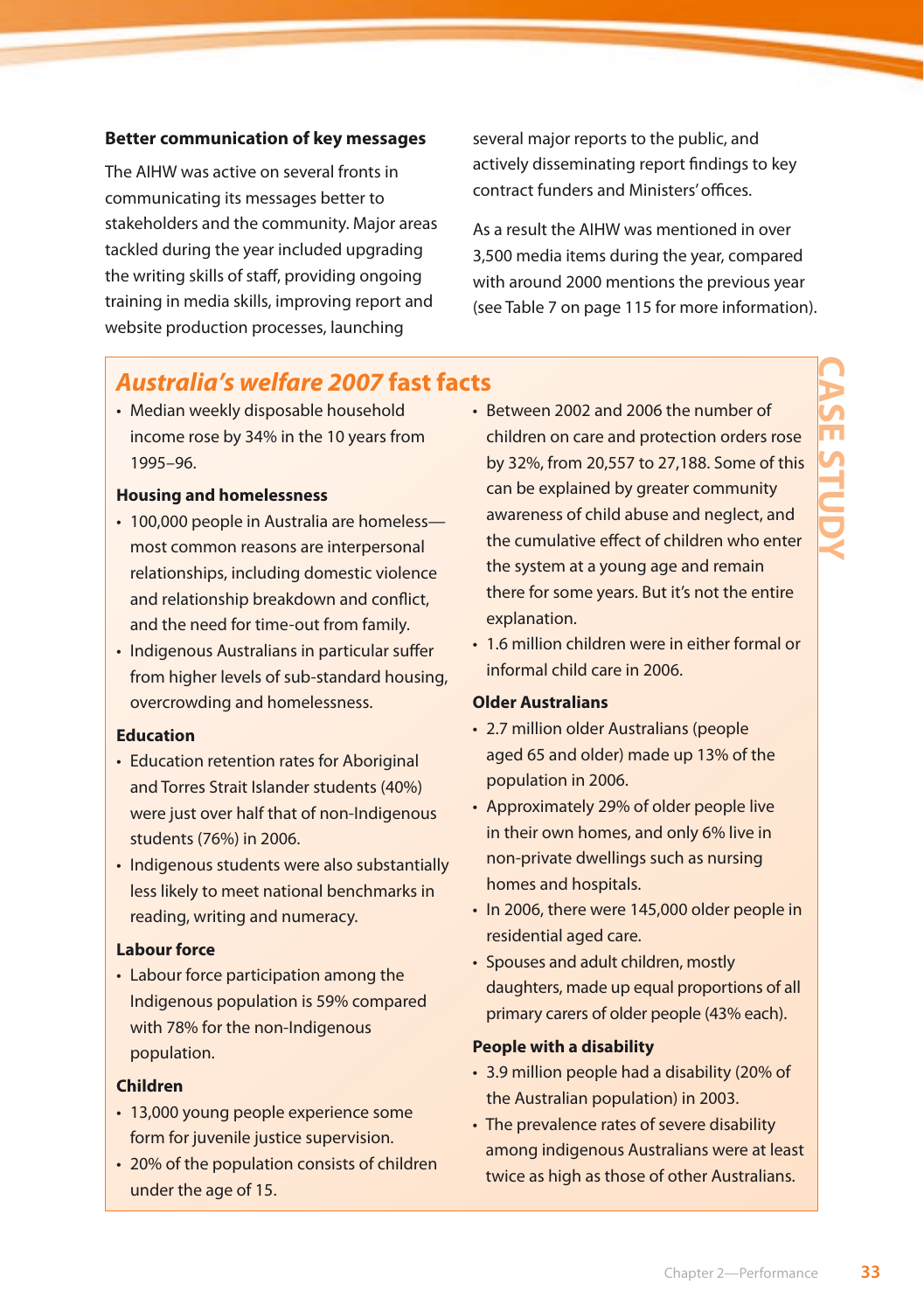# **Portfolio Budget Statements—achievements against performance indicators**

Output: Develop, collect, analyse and report high-quality national health and welfare information and statistics for governments and the community

|                                                                            | <b>MET</b> | <b>SUBSTANTIALLY</b><br><b>MFT</b> | <b>NOT MET</b> |
|----------------------------------------------------------------------------|------------|------------------------------------|----------------|
| <b>INDICATOR ONE</b>                                                       |            |                                    |                |
| Meeting the legislative requirement for presentation of                    |            |                                    |                |
| Australia's welfare 2007 and Australia's health 2008 to                    |            |                                    |                |
| the Minister                                                               |            |                                    |                |
| <b>INDICATOR TWO</b>                                                       |            |                                    |                |
| Presentation of the AIHW annual report in line with                        |            |                                    |                |
| legislative requirements                                                   |            |                                    |                |
| <b>INDICATOR THREE</b>                                                     |            |                                    |                |
| <b>Enhanced consistency and comparability of information</b>               |            |                                    |                |
| through the use of national data standards in national<br>data collections |            |                                    |                |
| <b>INDICATOR FOUR</b>                                                      |            |                                    |                |
| Increased use of data standards in data development                        |            |                                    |                |
|                                                                            |            |                                    |                |
| <b>INDICATOR FIVE</b>                                                      |            |                                    |                |
| The availability and accessibility of up-to-date national                  |            |                                    |                |
| data standards for the health, community services and                      |            |                                    |                |
| housing sectors                                                            |            |                                    |                |
| <b>INDICATOR SIX</b>                                                       |            |                                    |                |
| <b>Enhanced capacity to produce high-quality information</b>               |            |                                    |                |
| and analysis across the health and welfare sectors                         |            |                                    |                |
| <b>INDICATOR SEVEN</b>                                                     |            |                                    |                |
| The volume of projects funded on a fee-for-service basis                   |            |                                    |                |
| <b>INDICATOR EIGHT</b>                                                     |            |                                    |                |
| Broad awareness of the AIHW's publications and                             |            |                                    |                |
| information products                                                       |            |                                    |                |
| <b>INDICATOR NINE</b>                                                      |            |                                    |                |
| Increased availability of electronic tools to improve                      |            |                                    |                |
| access to timely data                                                      |            |                                    |                |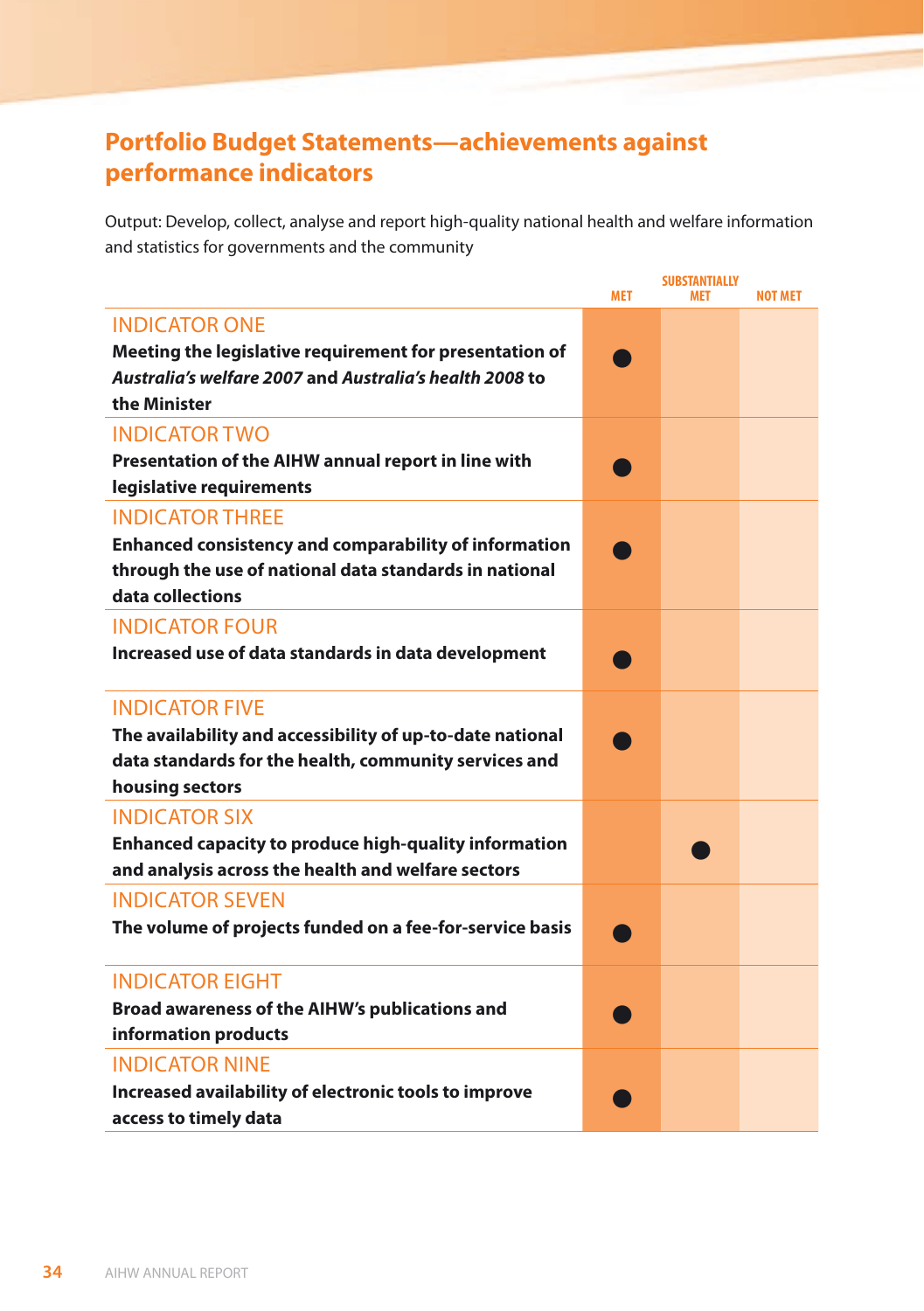#### Indicator One

#### **Meeting the legislative requirement for presentation of** *Australia's welfare 2007* **and**  *Australia's health 2008* **to the Minister**

#### *Summary of achievements*

- • Presented *Australia's welfare 2007* to the Minister of Health and Ageing on 4 December 2007 and tabled it in parliament on 6 December 2007.
- • Presented *Australia's health 2008* to the Minister of Health and Ageing on 29 May 2008 and tabled it in parliament on 24 June 2008.

#### *Reference points*

Both reports completed on time.

Presentation of *Australia's welfare 2007* to the Minister by the end of 2007.

Presentation of *Australia's health 2008* to the Minister by the end of June 2008.

#### Indicator Two

**Presentation of the AIHW annual report in line with legislative requirements**

#### *Summary of achievements*

• Presented the *AIHW annual report 2006–07* to the Minister for Health and Ageing on 27 September 2007 and tabled it in parliament in October 2007. The ACT Division of the Institute of Public Administration Australia noted that 'the AIHW annual report for 2006–07 was coherent, [and] contained detailed information about both financial and operational performance'.

#### *Reference points*

Presentation by 31 October 2007.

Maintain or increase previous year's satisfaction.

### **MET**

**MET**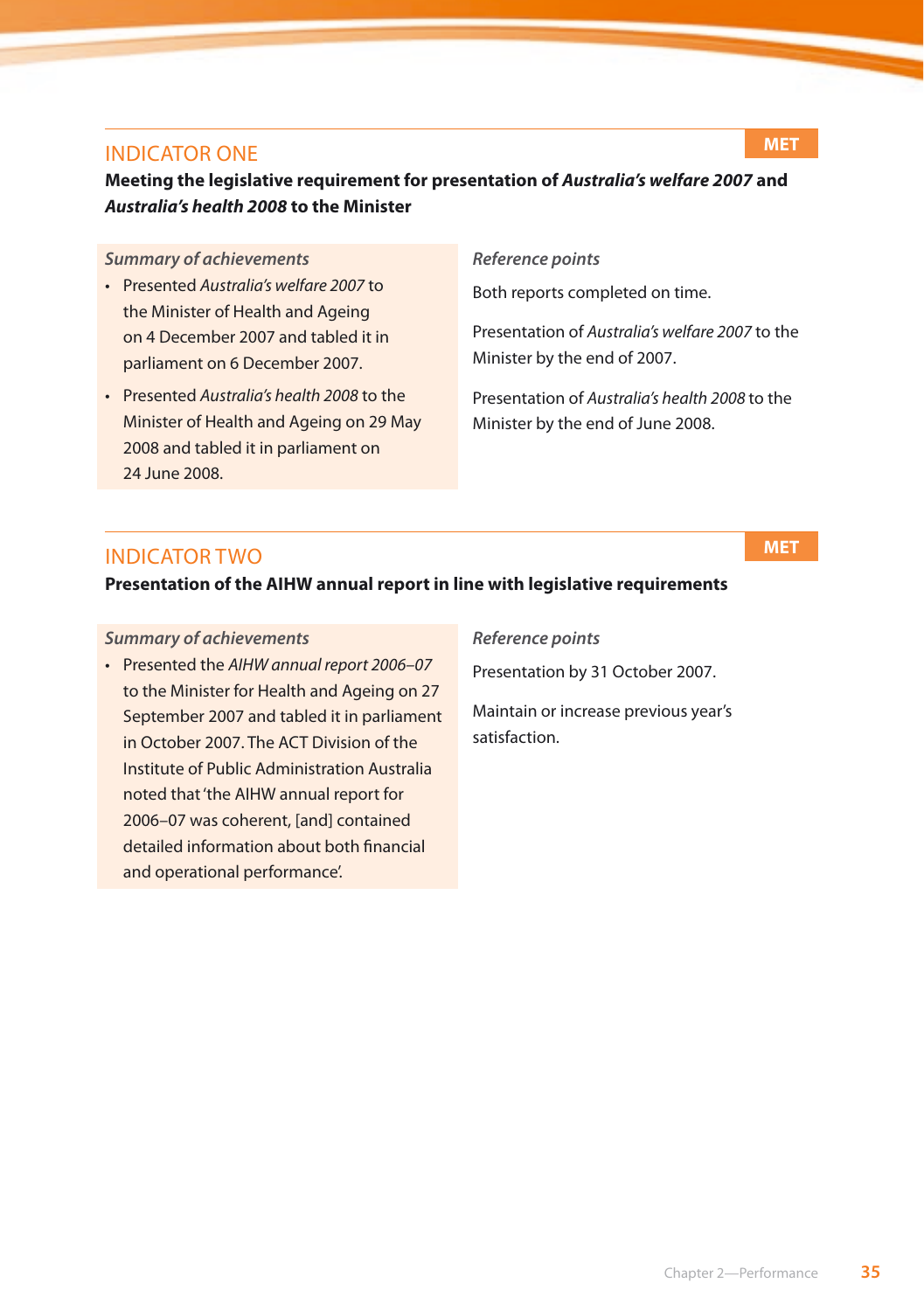#### Indicator Three

**Enhanced consistency and comparability of information through the use of national data standards in national data collections**

#### *Summary of achievements*

- Improved the Indigenous identification in admitted patient care data through audits with New South Wales and Victoria agreeing to use nationally accepted reporting standards.
- Improved the reporting of educational outcomes for children on guardianship or custody orders.
- Developed a pilot collection of additional items in the juvenile justice area.
- Developed new data collection for younger people with disabilities in residential aged care.
- • Developed an expanded national minimum data set on congenital anomalies and options for monitoring folate and neural tube defects.

• Improved data for the publications *Child protection, Australia* and *Adoptions, Australia* to adhere more closely to the counting rules developed by the AIHW in partnership with the states and territories.

**MET**

- Improved the financial and performance reporting of the National Committee for Housing Information and the Commonwealth State Housing Agreement so that they now come from the one source that conforms to the International Financial Reporting Standards.
- • Assessed the misclassification of external causes of death and participated in a project to study quality of external cause coding of hospital records.

#### *Reference point*

National data standards are used in national data collections.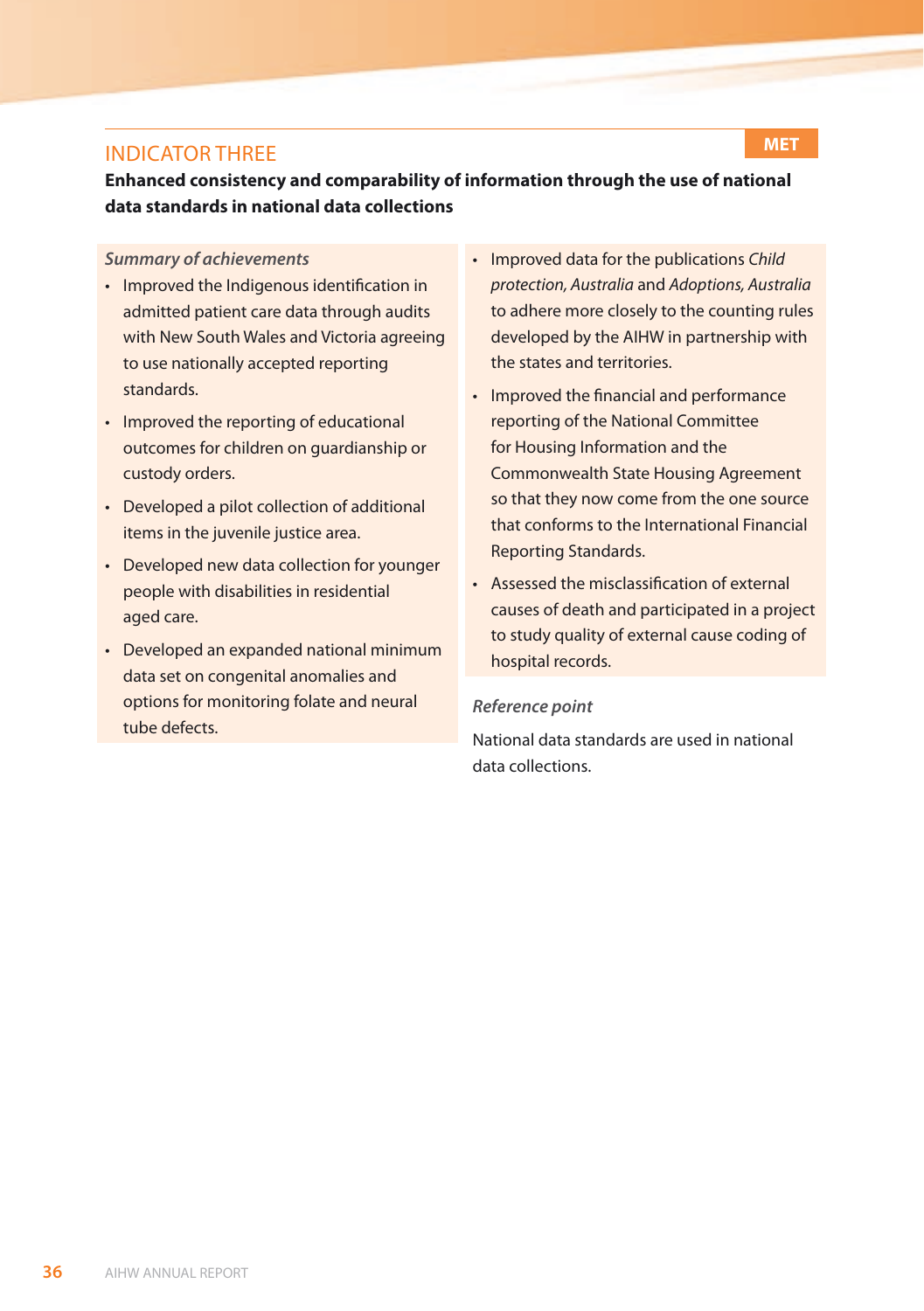#### Indicator Four

#### **Increased use of data standards in data development**

#### *Summary of achievements*

- Increased by 10% the number of data development groups using METeOR as a collaborative platform (118 work groups, up from 106).
- Increased by 21% the data elements included in METeOR endorsed as standards in the financial year 2007–08 (3,221 data elements, up from 2,659).
- • Included the Government Health Expenditure National Minimum Data Set on METeOR.
- • Developed a data quality framework for the Commonwealth State/Territory Disability Agreement National Minimum Data Set.
- Completed preliminary work to develop national data standards for the collection of labour force details on health care and allied health care professionals.
- • Refined data elements for the Mental Health Establishments National Minimum Data Set.
- Completed preliminary work to develop new indicators for the National Prisoner Health Data Collection.
- Completed preliminary work to develop data specifications for breast cancer.
- • Developed new data elements for the cervical screening data dictionaries.
- Changed the registration status of 1086 metadata items.
- Trained 43 new Commonwealth, state and territory staff in METeOR.
- • Developed draft data standards for the introduction of a statistical linkage key and mental health questions to the Alcohol and Other Drugs Treatment Services National Minimum Data Set collection.

#### *Reference points*

Increase number of data development groups using METeOR by 2% over previous year.

Increase in data elements by 2% over previous year.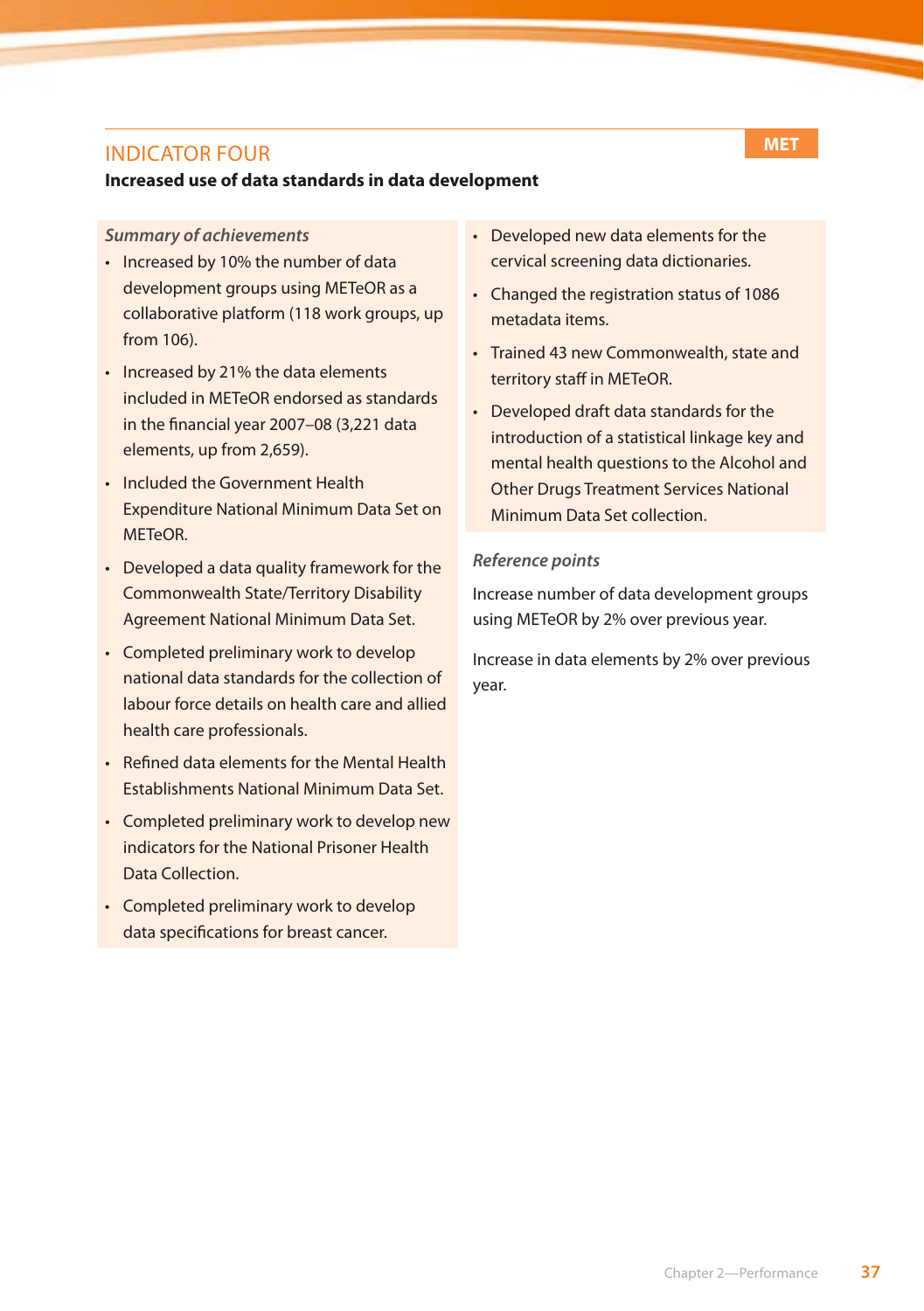#### Indicator Five

**The availability and accessibility of up-to-date national data standards for the health, community services and housing sectors**

#### *Summary of achievements*

- Posted updated versions of the health data dictionaries to the Internet every 6 months. Posted community services and national housing assistance data dictionaries to the Internet as updates were endorsed.
- • Updated Australian data provided to international organisations for Joint OECD (Organisation for Economic Co-operation and Development), EUROSTAT and WHO (World Health Organization) Health Accounts Data Collection, OECD social expenditure data collection, WHO Country Health Information Profile and Health Databank.
- • Released the *[National health data](http://meteor.aihw.gov.au/content/index.phtml/itemId/372110)  dictionary* [\(version 14\)](http://meteor.aihw.gov.au/content/index.phtml/itemId/372110) and the *[National](http://meteor.aihw.gov.au/content/index.phtml/itemId/372112)  [community services data dictionary](http://meteor.aihw.gov.au/content/index.phtml/itemId/372112)* (version [5](http://meteor.aihw.gov.au/content/index.phtml/itemId/372112)) on CD rather than in hard-copy.

#### *Reference points*

Online updates to data standards are made within 1 month of endorsement by registrars.

A document outlining new data standards or changes to existing items is published every 6 months.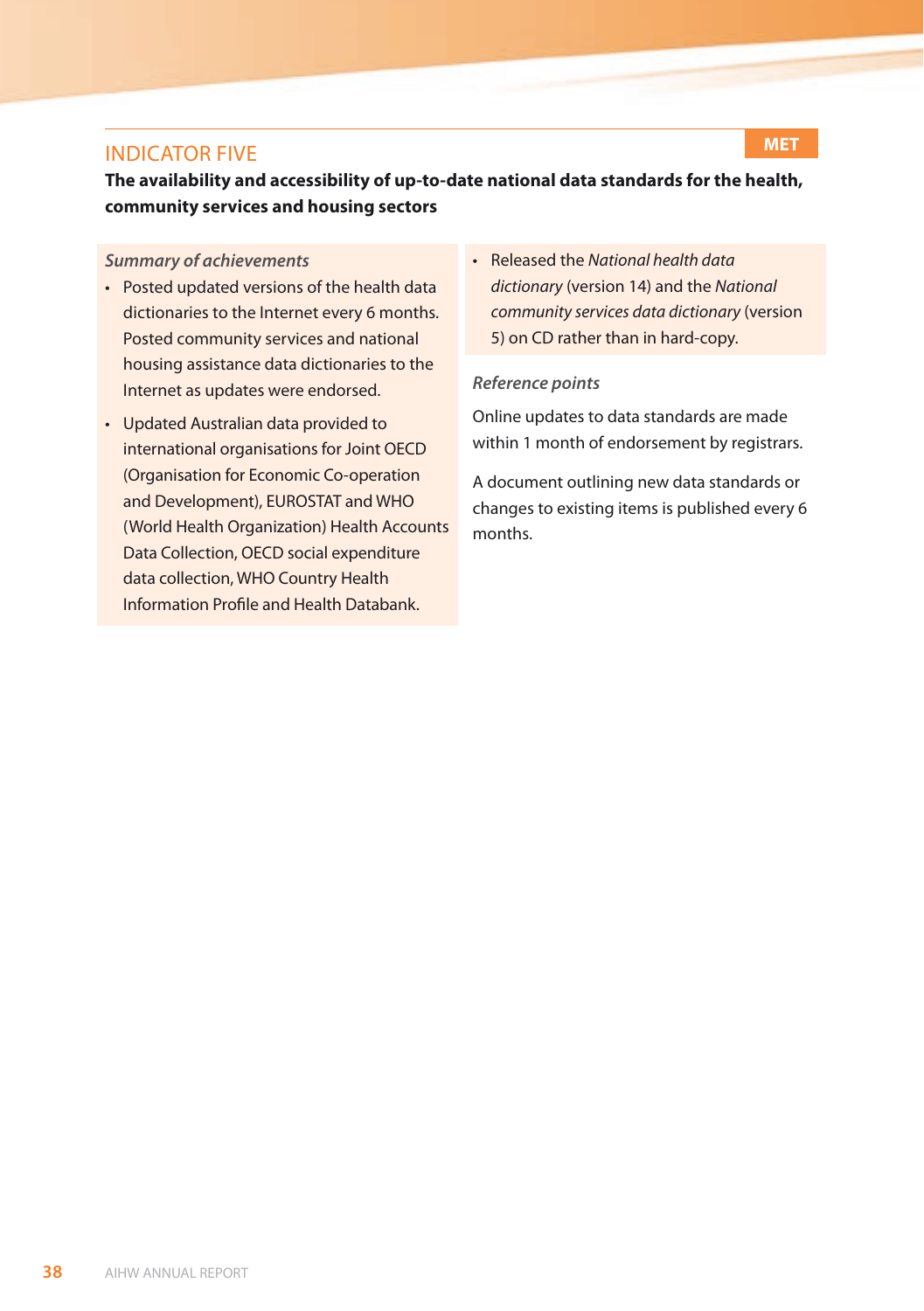#### Indicator Six

#### **SUBSTANTIALLY MET**

**Enhanced capacity to produce high-quality information and analysis across the health and welfare sectors**

#### *Summary of achievements*

- • Contract work increased by 16% from \$17.4 million in 2006–07 to \$20.2 million in 2007–08.
- Expanded contracts to include new work on disease expenditure, hospital expenditure, Australian Health Care Agreement performance indicators, children, families, aged care, Indigenous community housing and dwelling conditions, prisoners' health, arthritis, osteoporosis, hip fractures, asthma, chronic obstructive pulmonary disease, and cancer survival and prevalence in Australia.
- • Contracted new work with the National Heart Foundation, Australian Commission on Safety and Quality in Health Care and the Pharmacy Guild.
- Conducted High and Complex Needs census for SAAP agencies.
- Established new centres for Monitoring Chronic Kidney Disease, and Mandatory Fortification of Food with Folic Acid and Iodine.
- Contributed to the 2008 world drug report.
- • Number of publications (99) decreased by 29% from 2006–07 (140) partly due to resources being diverted to flagship publications resulting in the release of over 40 publications in July and August 2008 (see Figure 7 on page 113).
- • Released three major biennial reference publications.
- • Contributed to the development of the Australian Government Green Paper on Homelessness, *Which way home? A new approach to homelessness*.
- Diversity of publications expanded from 2006–07.
- Developed a new report on elective surgery in Australia.
- • Expanded topics in the report *Older Australia at a glance*.
- Released the first publication for children and young people that used linked data.
- • Upgraded the national collection of Commonwealth State Housing Agreement community housing data.
- • Expanded perinatal health information and statistics.
- Produced a draft report on the effect of mandatory folate fortification of food on neural tube defects in Australia.

#### *Reference point*

Maintain or increase on previous years.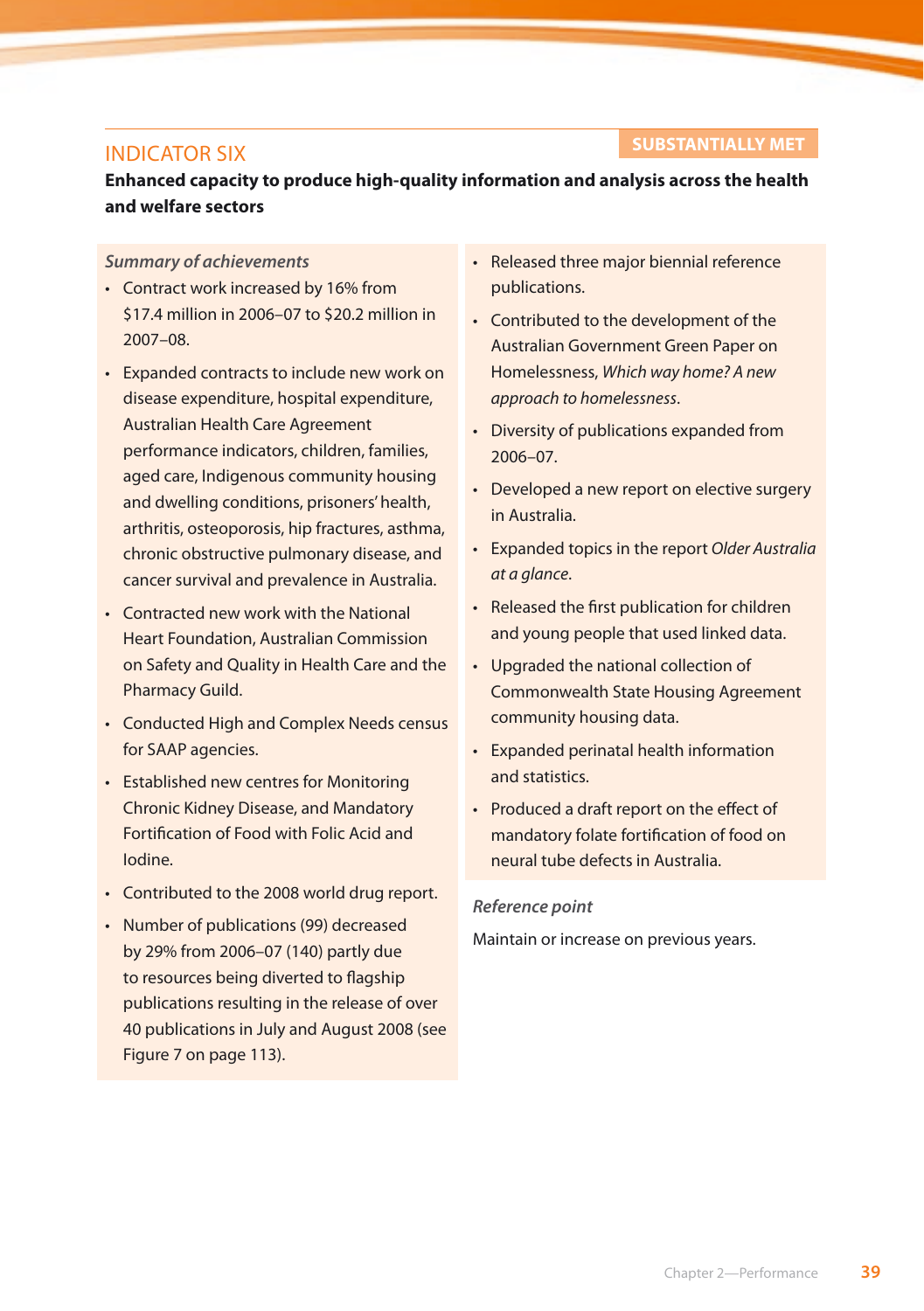#### Indicator Seven

#### **The volume of projects funded on a fee-for-service basis**

#### *Summary of achievements*

• The ratio of non-appropriation revenue for 2007–08 was 71%. This includes sale of services, interest and other revenue. The ratio of sale of services to total income was 68% compared with 64% in 2006–07.

#### *Reference point*

Ratio of non-appropriation revenue to total funding greater than 50%.

#### Indicator Eight

#### **Broad awareness of the AIHW's publications and information products**

#### *Summary of achievements*

- • Gained an increase in press, radio and online media coverage for AIHW reports. The overall level of media coverage was significantly higher in 2007–08 (3,569) than in 2006–07 (2,080) and 2005–06 (2,016), despite there being fewer media releases during 2007–08 (56) than in 2006–07 (62) and 2005–06 (65). This increase was partly due to the AIHW moving to a more comprehensive online monitoring service and more journalists subscribing to the publication release service.
- Increased level of citation in the Hansards of both Houses of Commonwealth Parliament to 55 during 2007–08, an increase of 41% from 2006–07 (39) and 104% increase from 2005–06 (27).
- $\cdot$  Received over 1.1 million visits to the website in 2007–08, with an average of 3,035 visitors a day, a small increase over 2006–07 (3,000) and a significant increase over 2005–06 (2,500).
- • Increased subscriptions to the AIHW's automatic release notification service available via the website.
- Promoted the AIHW and its publications by exhibiting at seven major Australian health and welfare conferences (see **Promoting our publications** on page 116).
- • Hosted two major conferences—Australia's welfare 2007 and Australia's health 2008—to promote and distribute the publications (attended by over 700 delegates).
- • The report *Australia's health* is used as a resource by secondary students and university students. In New South Wales and Victoria *Australia's health* is a recommended reference for the Personal Development, Health and Physical Education syllabus for students studying for their Higher School Certificate or Victorian Certificate of Education.
- • Statistics from AIHW publications are regularly used by a range of popular magazines and health industry journals including *Woman's Day*, *Good Health*, *Australian Pharmacist*, *Cancer Australia* and the Royal Australasian College of Surgeons' magazine *Surgical News*.

#### *Reference point*

Maintain or increase on previous years.

**MET**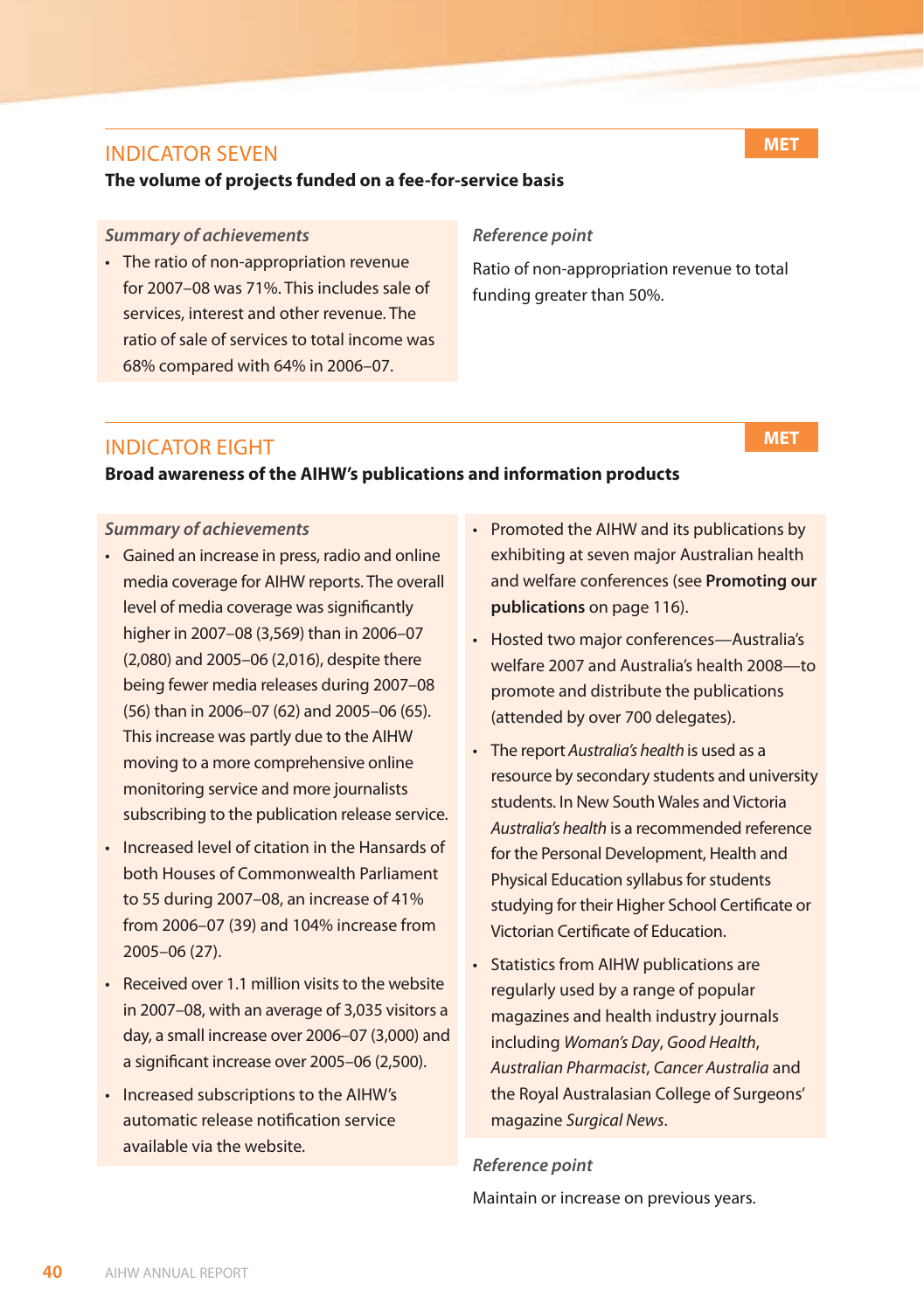#### Indicator Nine

#### **Increased availability of electronic tools to improve access to timely data**

#### *Summary of achievements*

- Expanded the availability of electronic datasets and tools for 2007–08.
- Developed new electronic data tools to access the data developed for health expenditure, elective surgery waiting times, Indigenous housing, Indigenous primary health care services and BreastScreen Australia.
- • Updated electronic dissemination of health expenditure funding mix, labour force, Chronic Diseases Indicators, General Record of Incidence of Mortality (GRIM) and Australian Cancer Incidence and Mortality (ACIM) books, SMART data collection tool for use by SAAP agencies, cancer data cubes.
- Developed new electronic data for Headline Indicators for Children's Health.
- • Updated AIHW web pages to make information more accessible.
- Developed data cubes for survey information on the condition of dwellings for Indigenous people before and after the Fixing Houses for Better Health program was implemented.
- Developed electronic tools to allow Aboriginal Medical Services participating in the Healthy for Life program to submit and access their data more easily.
- • Published online, interactive atlases of population health of Aboriginal and Torres Strait Islander peoples.

*Reference point* An increase on previous year.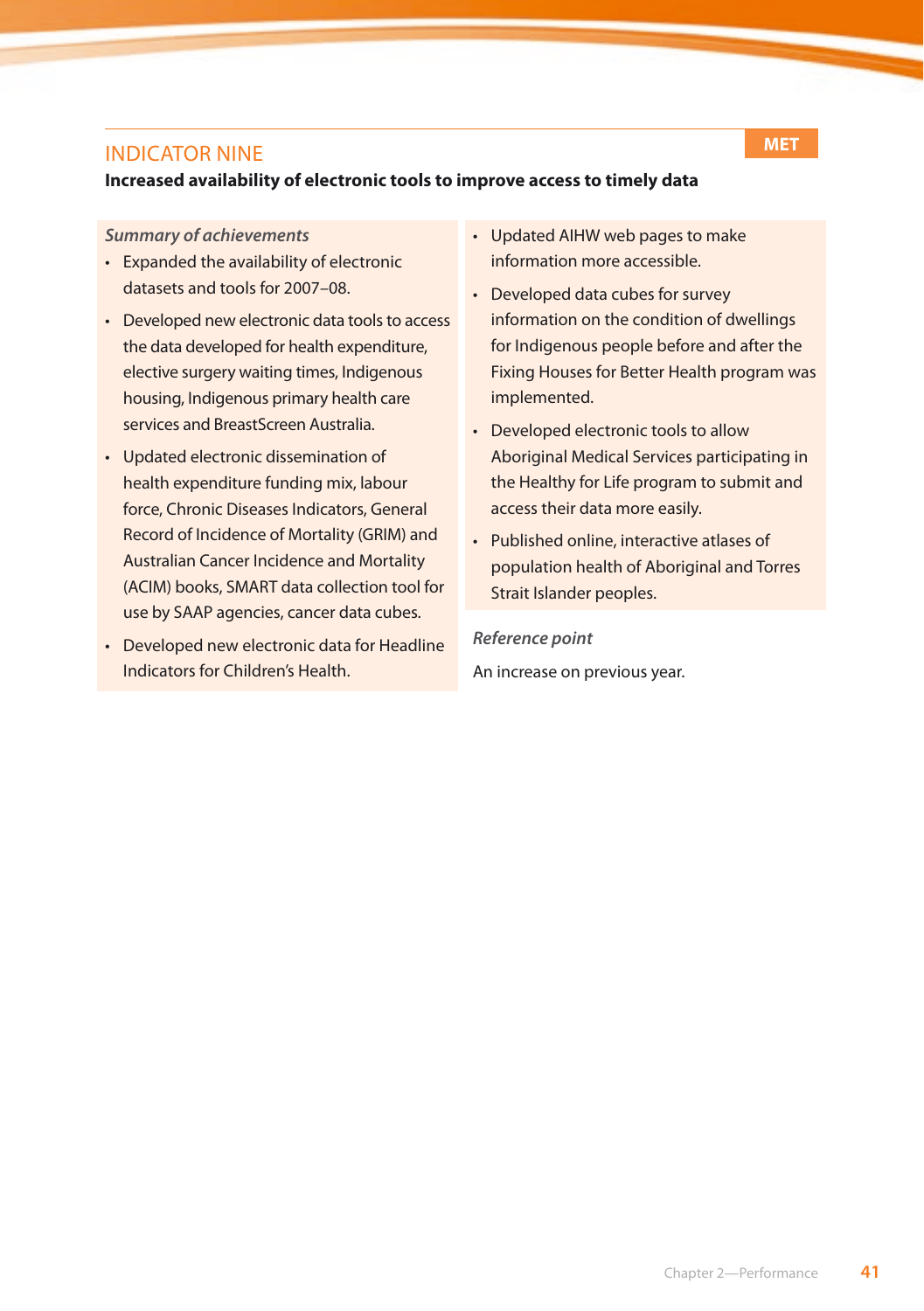# **Summary of financial performance**

#### **Income statement**

The AIHW recorded a deficit of \$764,000 in 2007–08 compared with a deficit of \$324,000 in the previous year and a budgeted deficit of \$730,000 (see Table 4).

#### **Table 4: Income statement summary**

|                       | <b>Actual</b><br>$2007 - 08$<br>\$'000 | <b>Estimates</b><br>$2007 - 08$<br>\$'000 | <b>Actual</b><br>$2006 - 07$<br>\$'000 |
|-----------------------|----------------------------------------|-------------------------------------------|----------------------------------------|
| Revenue               | 29,600                                 | 24,421                                    | 25,286                                 |
| <b>Expenses</b>       | 30,364                                 | 25,151                                    | 25,610                                 |
| Net surplus/(deficit) | (764)                                  | (730)                                     | (324)                                  |

In 2007–08, the AIHW's appropriation funding from the Australian Government was \$8.678 million, an increase of 0.6% on the previous financial year. Revenue from externally funded projects totalled \$20.2 million, an increase of 24.1% on the previous year. Interest income was 53% higher in 2007–08 than in the previous year due to higher cash balances and higher interest rates (see Figure 6).

Expenses were 18.6% greater than in 2006–07. The majority of this increase was in salaries and on-costs, the cost of consultants, staff training and maintenance of office buildings. Most of these cost increases related to the increase in externally funded work.

The AIHW had received approval to budget for an operating loss of \$730,000 in 2007–08 from the Minister for Finance and Administration. The actual loss exceeded the budgeted loss by \$34,000, or 0.1% of expenditure, due to one-off essential expenditure incurred late in the year.

#### **Balance sheet**

Cash and term deposits totalled \$7.8 million, an increase of \$0.7 million on the previous year (see Table 5). This was due to an increase in the amount of contract revenue received in advance of services provided. All excess cash has been invested in term deposits in accordance with the AIHW Investment Policy. This policy was developed during the year to maximise earnings from authorised investments while ensuring the security of AIHW funds. Liabilities were higher than



**Figure 6: Comparison of income sources**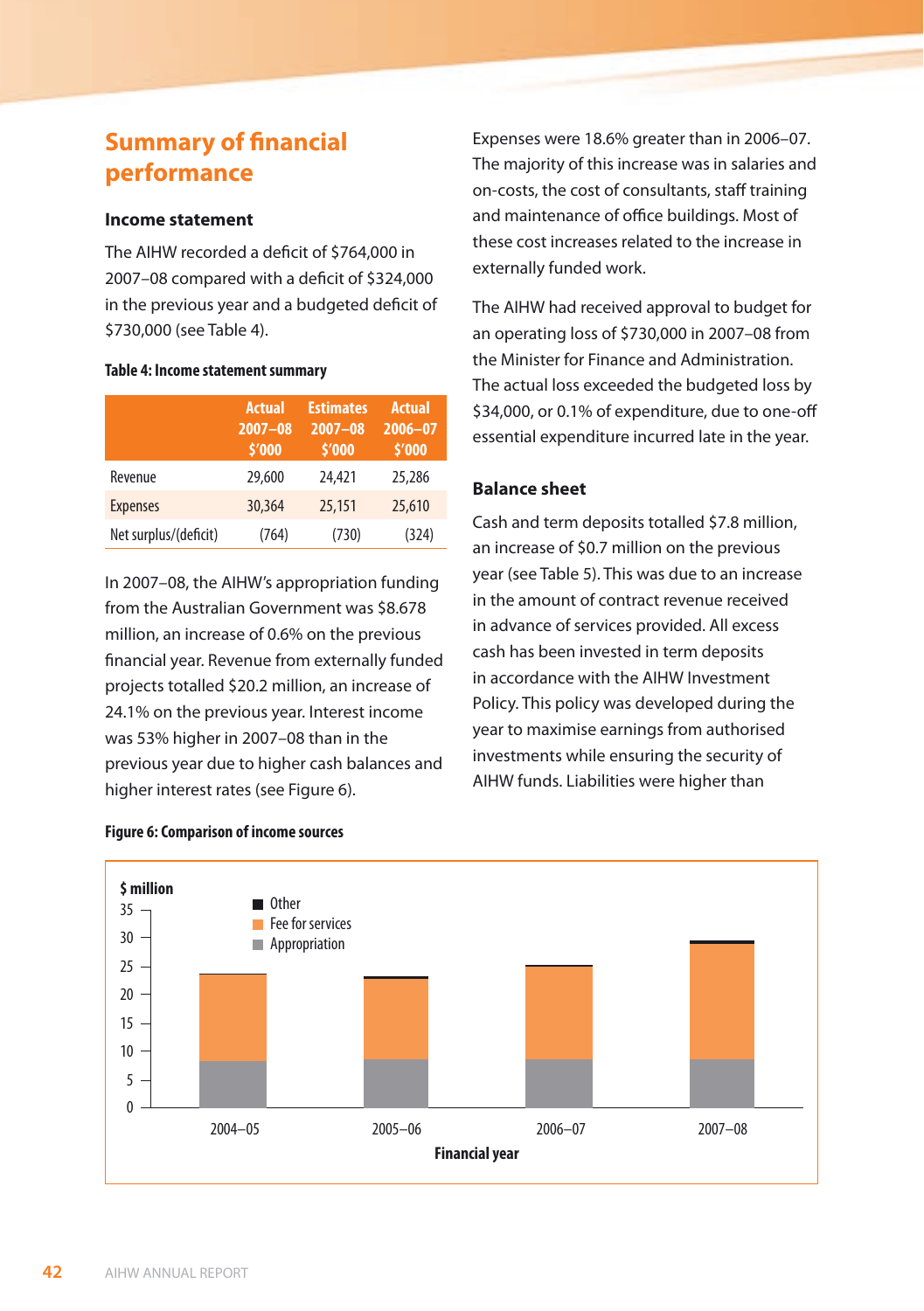budgeted and the previous year's liabilities due to the growth in expenditure resulting from the increased levels of work.

|                          | <b>Actual</b><br>$2007 - 08$<br>\$'000 | <b>Estimates</b><br>$2007 - 08$<br>\$'000 | <b>Actual</b><br>$2006 - 07$<br>\$'000 |
|--------------------------|----------------------------------------|-------------------------------------------|----------------------------------------|
| Cash                     | 7,778                                  | 4,788                                     | 7,133                                  |
| Other financial assets   | 5,541                                  | 4,612                                     | 4,601                                  |
| Non-financial assets     | 3,208                                  | 3,534                                     | 3,126                                  |
| <b>Total assets</b>      | 16,527                                 | 12,934                                    | 14,860                                 |
| <b>Provisions</b>        | 5.171                                  | 4,579                                     | 4,660                                  |
| <b>Payables</b>          | 9.942                                  | 6.215                                     | 8,022                                  |
| <b>Total liabilities</b> | 15,113                                 | 10,794                                    | 12,682                                 |
| Equity                   | 1,414                                  | 2,140                                     | 2,178                                  |

#### **Table 5: Balance sheet summary**

#### **Cash flow**

Net cash received from operating activities was \$1.35 million. This is mainly due to an increase in the level of cash received in advance for services not yet provided. The AIHW spent \$0.7 million on the purchase of property, plant and equipment, and leasehold improvements. The net cash increase in the year was \$0.7 million, lifting the cash balance from \$7.1 million to \$7.8 million. See **Appendix 1**, page 123 for full details of the financial statements.

#### **Outlook**

Since 1996–97 the AIHW's appropriation has reduced by over 15% in real terms after allowing for the effect of the consumer price index. During this time the complexity and scope of the AIHW's work has increased, with large increases in the amount of data stored and the number of reports produced. Due to the application of the efficiency dividend, the AIHW's appropriation will fall by \$49,000 to \$8.6 million in 2008–09.

Externally funded income is not expected to be as high in 2008–09 as 2007–08. The agreement with the Public Health Information Development Unit has ceased and the drug survey only occurs every 3 years. In 2007–08 funding for these projects contributed \$1.8 million to the AIHW's external income.

The AIHW has budgeted to break even in 2008–09. In order to achieve this, the AIHW will have to reduce some of its outputs, including the scope of the publications *Australia's health* and *Australia's welfare*.